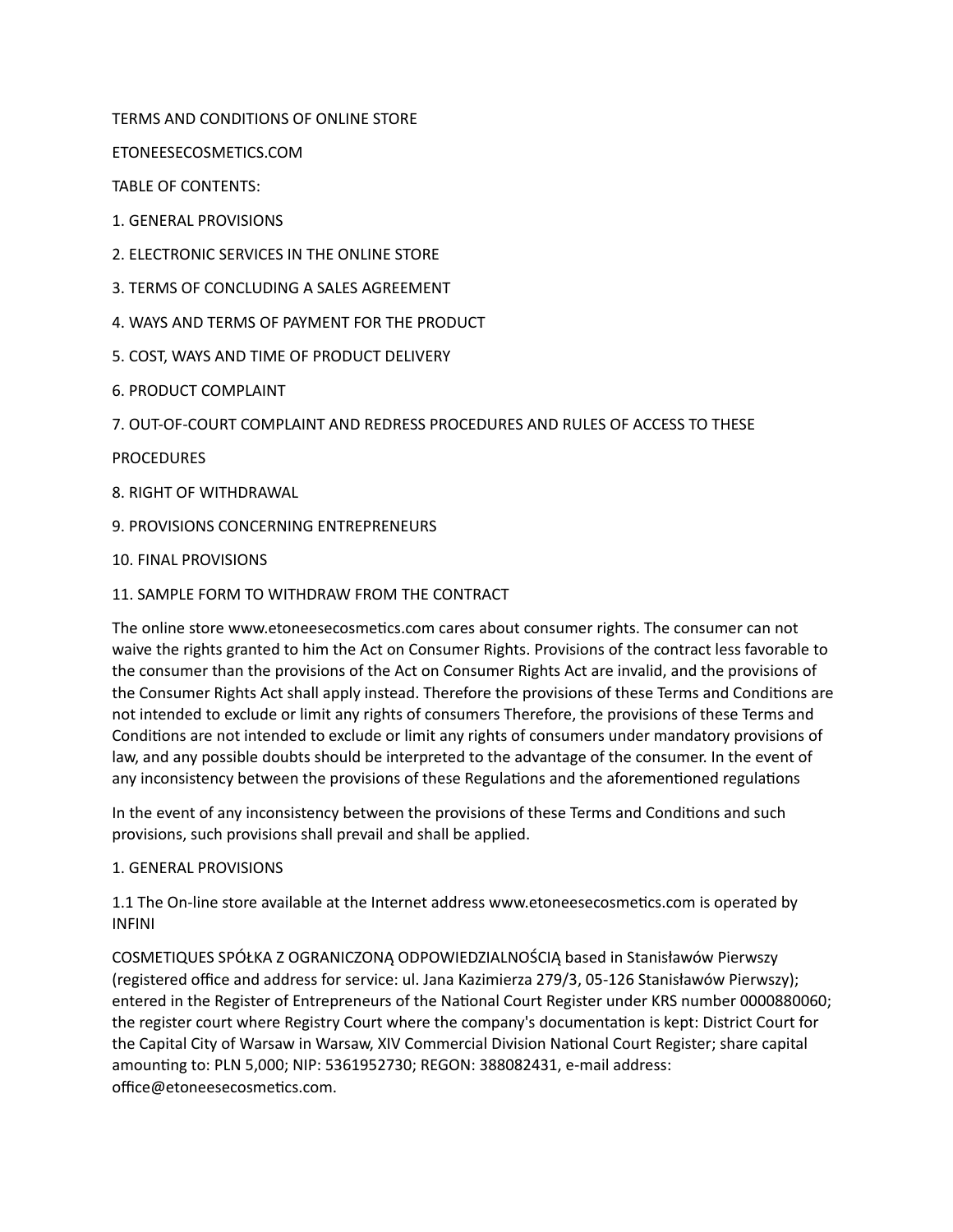1.2 These Regulations are addressed both to consumers and businesses using the Online Store Online Shop, unless a given provision of the Regulations provides otherwise.

1.3 The Administrator of personal data processed at the Online Shop in relation to the implementation of provisions of provisions of these Terms and Conditions is the Seller. Personal data is processed for the purposes, for a period and on the basis of the grounds and principles indicated in the privacy policy published on the website of the Online Shop. Privacy policy contains, first of all, the rules of personal data processing by the Administrator in the Internet Shop, including the basis, purposes and period of personal data processing and the rights of data subjects, as well as information on the use of cookies and analytical tools in the Internet Shop. Using of the Internet Shop, including making purchases is voluntary. Similarly, the provision of personal data by Similarly, the related provision of personal data by the Customer or Client using the Internet Shop is voluntary, subject to exceptions indicated in the privacy policy (conclusion of the contract and the statutory obligations of the Seller).

Definitions:

1.4.1. WORKING DAY - one day from Monday to Friday excluding public holidays.

1.4.2. REGISTRATION FORM - a form available in the Internet Shop that allows creating an Account.

1.4.3. ORDER FORM - Electronic Service, an interactive form available in the Online Store

enabling the placement of an Order, in particular by adding Products to an electronic basket and

determining the terms of the Sales Agreement, including the method of delivery and payment.

1.4.4. CLIENT - (1) a natural person with full legal capacity, and in cases provided for by generally applicable laws, also a natural person with full legal capacity.

(1) a natural person with full capacity to perform acts in law, and in cases provided for by generally applicable laws, also a natural person with limited capacity to perform acts in law

(2) a legal person; or (3) an organizational unit without legal personality, which is granted legal

who has concluded or intends to conclude a Sales Agreement with the Seller.

1.4.5. CIVIL CODE - the Civil Code Act of 23 April 1964. (Journal of Laws 1964 no 16, item 93 as amended).

1.4.6. ACCOUNT - Electronic Service, denoted by an individual name (login) and password given by the Customer, set of

resources in the Service Provider's information and communication system, in which the data provided by the Customer is stored

and information about Orders placed by the Customer in the Internet Shop.

NEWSLETTER - Electronic Service, an electronic distribution service provided by the Service Provider via

via e-mail, which enables all recipients of the service

to automatically receive from the Service Provider cyclic content of the next edition of the newsletter containing information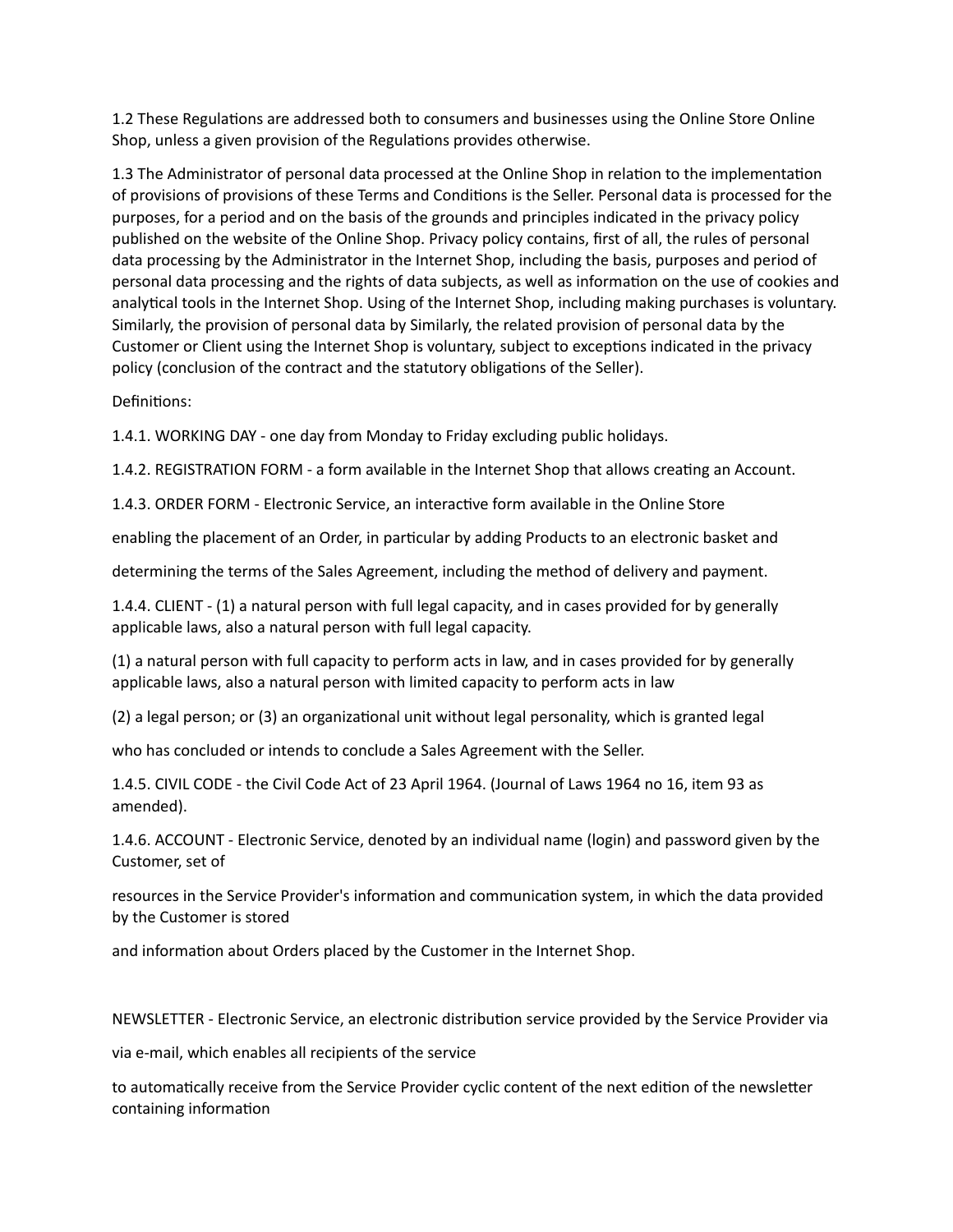about Products, news and promotions in the Internet Shop.

1.4.8. PRODUCT - a movable item available at the Internet Shop, which is the subject of a Sales Agreement between the

Customer and the Seller.

1.4.9 RULES - these Rules of the Internet Shop.

1.4.10. INTERNET SHOP - the Service Provider's online store available at the following web address:

www.etoneesecosmetics.com.

SELLER; SERVICE PROVIDER - INFINI COSMETIQUES SPÓŁKA Z OGRANICZONĄ ODPOWIEDZIALNOŚCIĄ with

registered office in Stanislawów Pierwszy (registered office and address for service: ul. Jana Kazimierza 279/3, 05-126

Stanisławów Pierwszy); entered in the Register of Entrepreneurs of the National Court Register under KRS number

0000880060; the registry court where the company's documentation is kept: District Court for the Capital City of Warsaw in

Warsaw, XIV Commercial Department of the National Court Register; share capital amounting to: PLN 5,000; NIP:

5361952730; REGON: 388082431, e-mail address: office@etoneesecosmetics.com.

1.4.12. CONTRACT OF SALE - the contract of sale of the Product entered into or concluded between the Customer and the Seller via

via the Internet Shop.

1.4.13. ELECTRONIC SERVICE - service provided electronically by the Service Provider to the Customer through the

via the Internet Shop.

1.4.14. SERVICE PROVIDER - (1) a natural person with full capacity to perform legal acts, and in cases provided for by generally applicable law also

(1) a natural person with full capacity to perform acts in law, and in the cases provided for by generally applicable laws, also a natural person with limited capacity to perform acts in law (2) a legal person; or (3) an organizational unit without legal personality, to which Act grants legal capacity - using or intending to use an Electronic Service.

1.4.15. CONSUMER RIGHTS ACT - the Act of 30 May 2014 on consumer rights (Dz.U. 2014 item 827

as amended).

1.4.16. ORDER - the Customer's declaration of will made via the Order Form and aiming directly

to conclude a Product Sales Agreement with the Seller.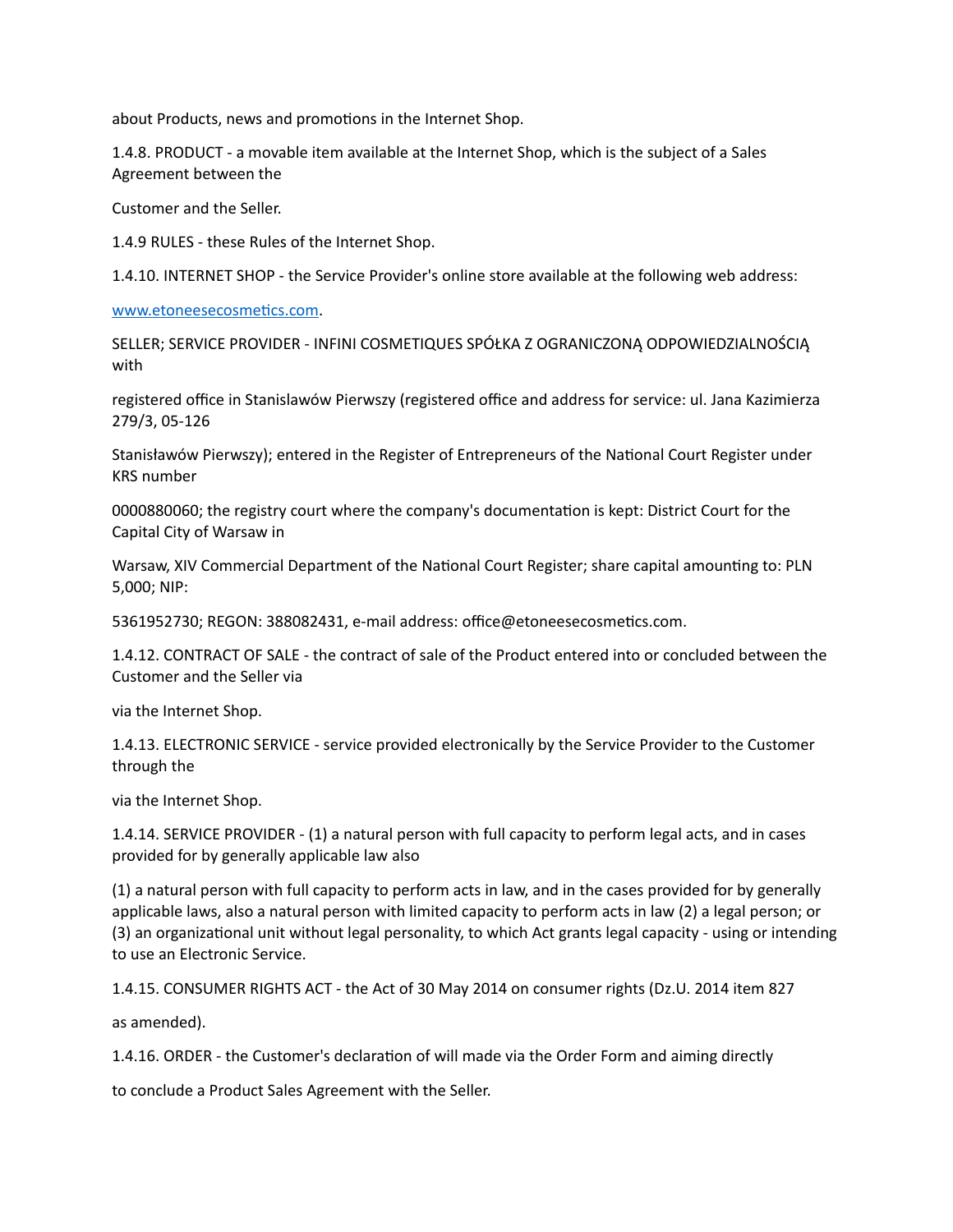## 2. ELECTRONIC SERVICES IN THE INTERNET STORE

2.1 The following Electronic Services are available in the Online Shop: Account, Order Form and Newsletter.

2.1.1. Account - using an Account is possible after completing three consecutive steps by the Customer -(1) completing the Registration Form, (2) clicking on the "Sign up" box and (3) confirming the intention to create an Account by clicking on the confirmation link sent automatically to the provided e-mail address. Registration Form it is necessary for the Service Recipient to provide the following data: name and surname/company name, address (street, number of the house/flat, zip code, city, country), e-mail address, contact telephone number and password. In the case of Customers who are not consumers it is also necessary to provide company name and NIP number.

2.1.1.1 The Account Electronic Service is provided free of charge for an indefinite period of time. The Customer shall have the opportunity, at any time and without giving reasons, to remove the Account (resignation from the Account) by sending an appropriate request to the Service Provider, in particular by e-mail to the address: office@etoneesecosmetics.com or in writing to the address: ul. Jana Kazimierza 279/3, 05-126 Stanisławów Pierwszy.

2.1.2 Order Form - the use of the Order Form starts from the moment the Customer adds the first Product to the electronic shopping cart in the Online Store. Placing an Order takes place after the Customer completes two consecutive steps in total - (1) filling in the Order Form and (2) clicking on the website of the Online Shop after filling in the Order Form with the field "Confirm purchase". - until this moment you can modify the data you entered yourself (for this purpose, follow the messages displayed (for this purpose, follow the messages displayed and the information available on the website of the Online Store). In the Order Form it is necessary It is necessary for the Customer to provide the following details concerning the Customer: name and surname/company name, address (street, number home/ apartment, postal code, town, country), e-mail address, contact phone number and data pertaining to the Sales Agreement: Product/s, quantity of Product/s, place and method of delivery of Product/s, method of payment. In the case of Customers who are not consumers, it is also necessary to provide their company name and number NIP.

2.1.2.1 The Order Form Electronic Service is provided free of charge and has a one-time nature and terminates ends at the moment of placing an Order via it or at the moment of earlier discontinuation placing an Order through it by the Customer.

2.1.3 Newsletter - the Newsletter shall be used if the Customer indicates in the "Newsletter" tab on the Shop website indicates the e-mail address to which subsequent editions of the Newsletter should be sent, and clicking on the "Subscribe" field. "Sign up". It is also possible to subscribe to the Newsletter by ticking the appropriate checkbox when setting up the Account - upon setting up the Account the Customer shall be subscribed to the Newsletter.

2.1.3.1 The Newsletter Electronic Service shall be provided free of charge for an indefinite period of time. The Customer shall have the opportunity to, unsubscribe from the Newsletter (Newsletter unsubscribe) at any time and for any reason by sending Page 2 of 7 a relevant request to the Service Provider, in particular via email to the address: office@etoneesecosmetics.com or in writing to the address: ul. Jana Kazimierza 279/3, 05-126 Stanisławów Pierwszy.

2.2 Technical requirements necessary to work with the ICT system used by the Service Provider: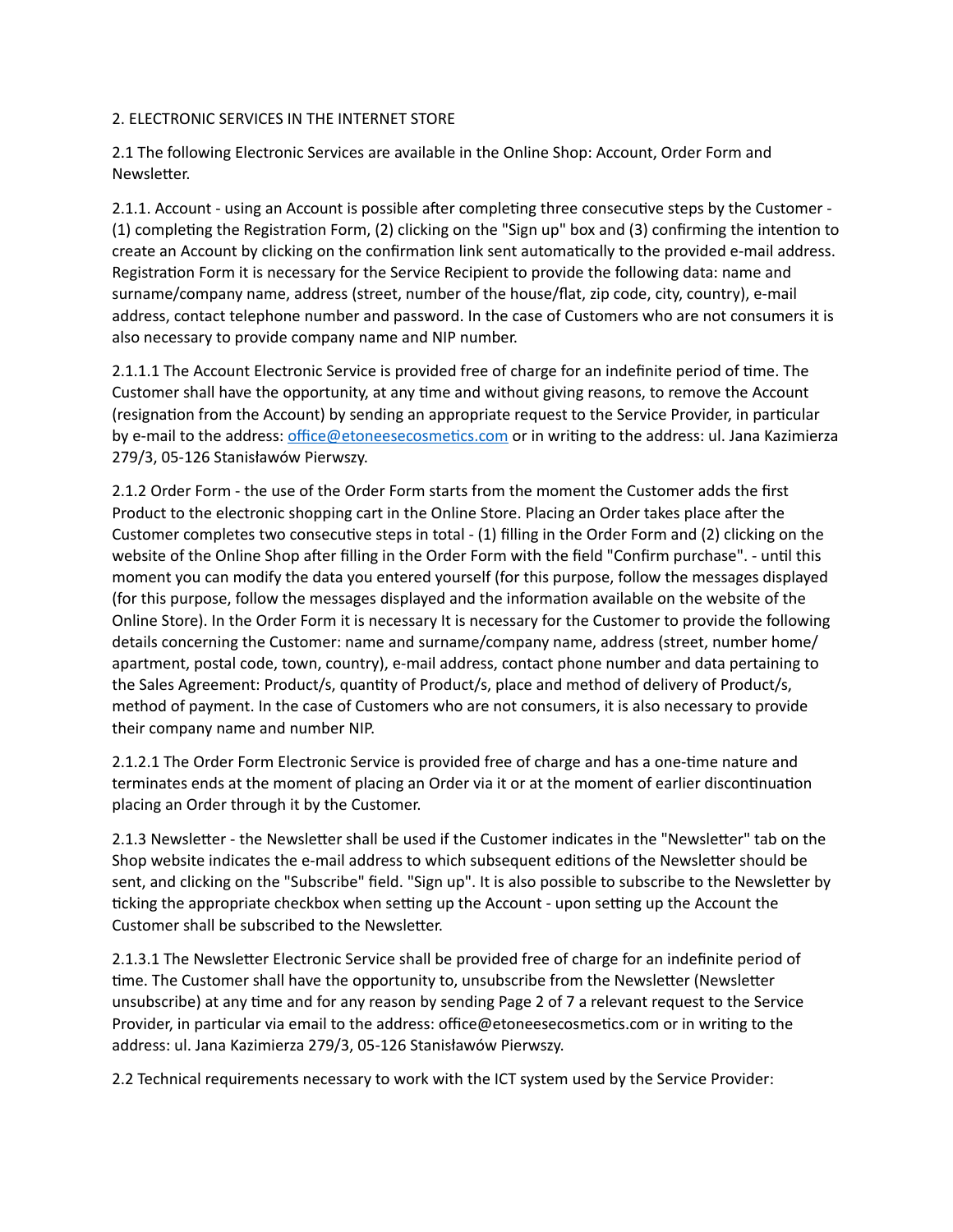$(1)$  computer, laptop or other multimedia device with access to the Internet;  $(2)$  access to electronic mail; (3) a web browser in the current version: Mozilla Firefox; Internet Explorer; Opera; Google Chrome; Safari or Microsoft Edge; (4) recommended minimum screen resolution: 10920x1080; (5) enable in your web browser (5) Javascript enabled in the web browser.

2.3 The Customer is obliged to use the Online Store in a manner consistent with the law and good practice with due regard to respect for personal rights, copyrights and intellectual property of the Service Provider and third parties. The customer is obliged to enter data consistent with the facts. Recipient is prohibited to provide unlawful content.

2.4 Complaint Procedure for Electronic Services:

2.4.1. Complaints related to the provision of Electronic Services by the Service Provider and other complaints

related to the operation of the Online Shop (excluding the Product complaint procedure, which has been indicated

in point. 6 of the Terms and Conditions) The Customer may submit, for example:

2.4.1.1. in writing to the address: Jana Kazimierza Street 279/3, 05-126 Stanislawów Pierwszy;

2.4.1.2. in an electronic form via e-mail to the address: office@etoneesecosmetics.com.

2.4.2 The Customer is advised to provide in the description of the complaint (1) information and circumstances regarding the subject matter of the complaint, in particular

 $(1)$  information and circumstances regarding the subject matter of the complaint, in particular the type and date of irregularity; (2) the Client's request; and (3) contact details

This will facilitate and expedite the processing of the complaint by the Service Provider. Requirements

The requirements specified in the preceding sentence are only a recommendation and do not affect the effectiveness of complaints submitted with The requirements given in the preceding sentence are only a recommendation and do not affect the effectiveness of complaints lodged without taking into account the recommended description of the complaint.

2.4.3 The Service Provider shall respond to the complaint immediately, no later than 14 calendar days from the date of submission.

3. CONDITIONS OF CONCLUDING A CONTRACT OF SALE

3.1 The conclusion of the Sales Agreement between the Customer and the Seller takes place after submitting by the Customer.

The conclusion of the Sales Agreement between the Customer and the Seller takes place after placing an Order by the Customer with the help of the Order Form in the Online Shop according to point 2.1.2 of the Terms and Conditions. 2.1.2 of the Regulations.

3.2 The Product price displayed on the website of the Online Store is in Euro and includes taxes. With total price including taxes of the Product being the subject of the Order, as well as the costs of delivery (including charges for transport, delivery and postal services) and other costs, and if the amount of these charges cannot be determined - about the obligation to pay them, the Customer shall be informed on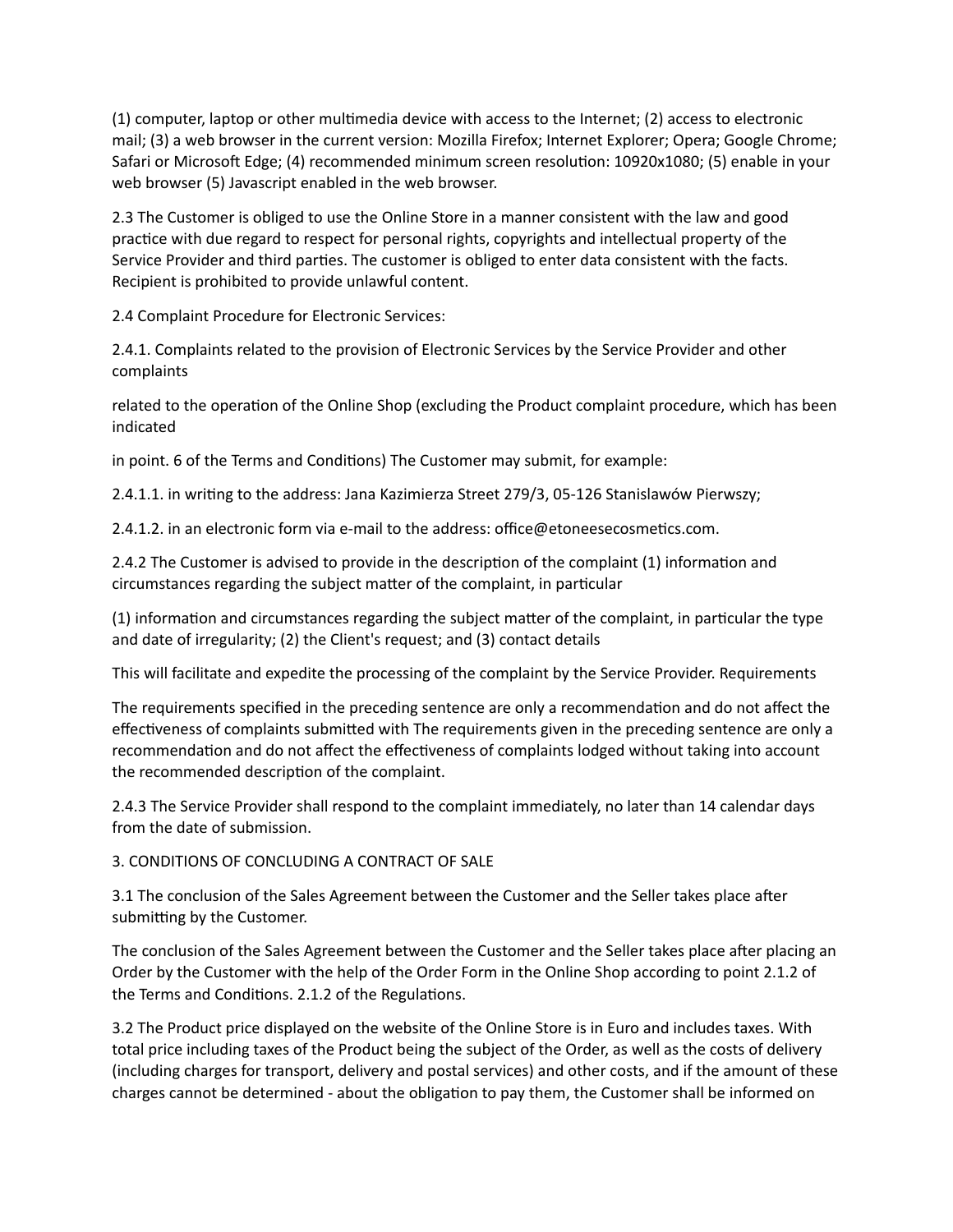the pages of the Internet Shop in the course of placing the Order, including also at the moment of expressing by the Customer the will to be bound by a Sales Agreement.

3.3 Procedure of concluding a Sales Agreement in the Internet Shop by means of the Order Form

3.3.1 The conclusion of the Sales Agreement between the Buyer and the Seller takes place after placing by the Buyer. The conclusion of the Sales Agreement between the Customer and the Seller takes place after placing an Order by the Customer at the Internet Shop, in accordance with point 2.1.2 of the Regulations. 2.1.2 of the Regulations.

3.3.2 After placing an Order the Seller shall immediately confirm its receipt and at the same time accept

Order for execution. Confirmation of receipt of the Order and its acceptance for execution takes place through sending by the Seller to the Customer the appropriate e-mail message to the address given during placing the Order via e-mail address given during placement of the Order, which contains at least the Seller's statements of receipt of the Order and its acceptance for execution and confirmation of conclusion of the Sales Agreement. At the moment of receipt by the Customer of the above.

The moment the above email is received by the Customer, the Sales Agreement between the Customer and the Seller is concluded.

3.4 The consolidation, protection and making available to the Customer the content of the concluded Sales Agreement takes place through (1) making these Terms and Conditions available on the website of the Online Shop and (2) sending an e-mail message to the Customer, referred to in point. 3.3.2 of the Regulations. The content of the Sales Agreement is additionally recorded and secured in the IT system of the Seller's Internet Shop.

4. METHODS AND TERMS OF PAYMENT FOR THE PRODUCT

4.1 The Seller shall make available to the Customer the following methods of payment for the Sales Agreement:

4.1.1. Electronic and credit card payments via the Przelewy24.pl website - possible current

4.1.1. electronic payments and payment card payments via the Przelewy24.pl website - the current possible payment methods are defined on the website of the Internet Shop in the information tab concerning payment methods and on the website https://www.przelewy24.pl/.

4.1.1.1. Settlement of electronic payment transactions and payment cards is carried out at the choice of the Customer through via the Przelewy24.pl service. Service of electronic payments and payment cards is provided:

4.1.1.1.1.Przelewy24.pl - a company PayPro S.A. with its registered seat in Poznań (address: ul. Kanclerska 15, 60-327 Poznań), entered in the Register of Entrepreneurs of the National Court Register kept by the District Court in Poznan

- Nowe Miasto and Wilda in Poznań, VIII Commercial Division of the National Court Register under the number KRS

0000347935, share capital: PLN 5,476,300.00, NIP 7792369887, REGON 301345068.

4.2 Term of payment: page 3 of 7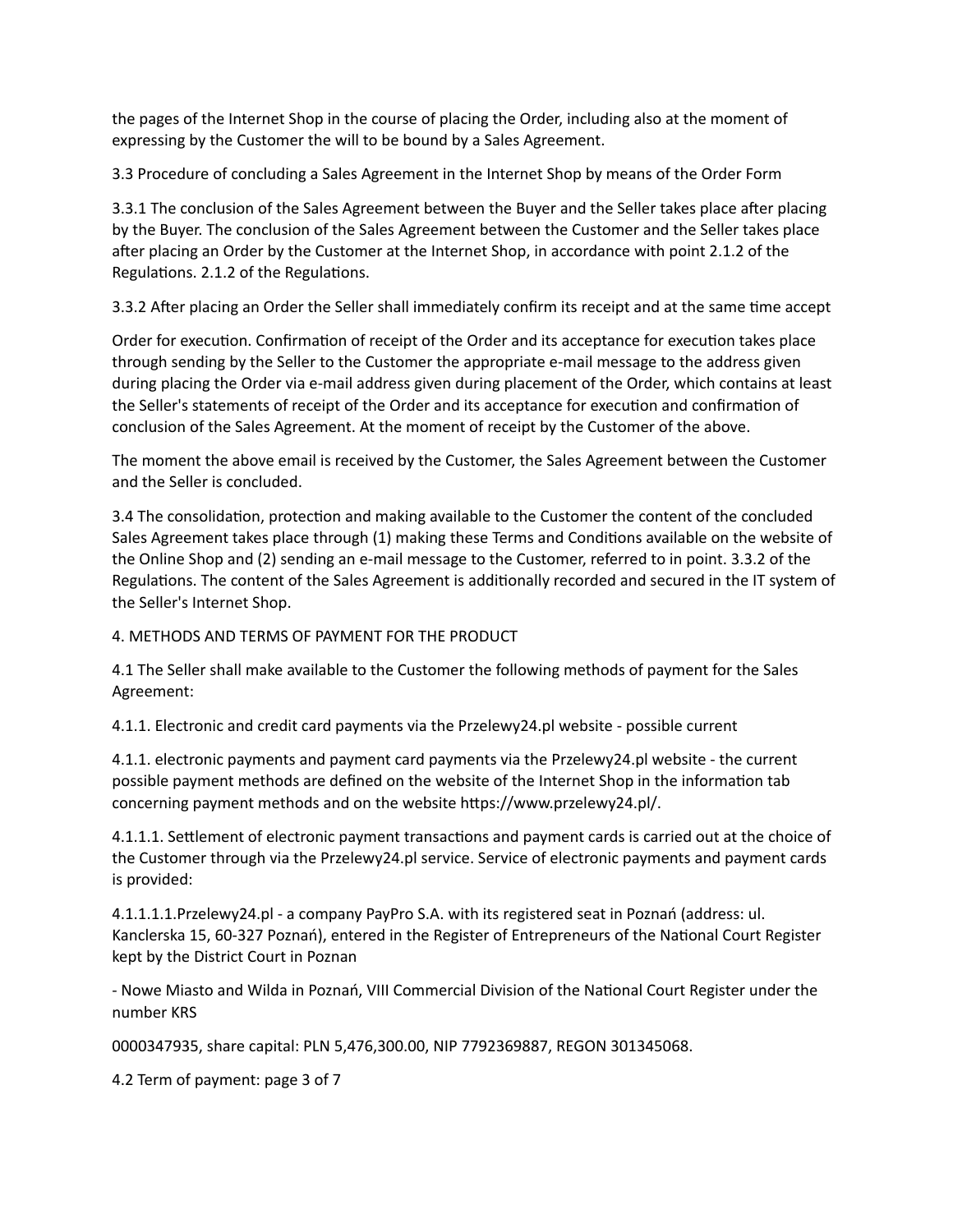4.2.1 The Buyer is obliged to make the payment within 7 calendar days from the conclusion of the Sales Agreement.

5. COST, WAYS AND DATE OF PRODUCT DELIVERY

5.1 The Product delivery is available in the Republic of Poland.

5.2. Delivery of the Product to the Client is chargeable, unless the Sales Agreement provides otherwise. The Product delivery costs (including fees for transport, delivery and postal services) are indicated to the Client on the pages of the On-line Shop in the information tab regarding delivery costs and during the placement of the Order, including also at the moment of expressing by the Customer's will to be bound by the Sales Agreement.)

5.3 The Seller makes available to the Client the following methods of delivery of the Product:

### 5.3.1. Courier delivery.

5.4 The Product delivery date to the Customer is up to 5 Business Days, unless the Product description

description of the Product or during placing the Order, a shorter deadline was given. In the case of Products with different delivery times,

In the case of Products with different delivery times, the delivery date is the longest date given but may not exceed 5 Business Days. The start of the period date of delivery of the Product to the Customer is counted from the date of crediting the bank account or settlement account Seller's bank account .

#### 6. PRODUCT COMPLAINT

6.1 The basis and scope of the Seller's liability to the Customer, if the sold Product has a physical defect or a legal defect (warranty), are defined by generally applicable law, in particular the Civil Code

(including Art. 556-576 of the Civil Code).

6.2 The Seller is obliged to deliver to the Customer the Product without defects.

6.3 A complaint can be submitted by the Customer for example:

6.3.1. in writing to the address: Jana Kazimierza Street 279/3, 05-126 Stanislawów Pierwszy;

6.3.2. in the electronic form via e-mail to the address: office@etoneesecosmetics.com.

6.4 The Customer is advised to provide in the description of the complaint (1) information and circumstances regarding the subject matter of the complaint, in particular (2) request for a method of bringing the Product to conformity with the Sales Agreement or a price reduction declaration. Sales Agreement or a declaration on price reduction or withdrawal from the Sales Agreement; and (3) contact details of the person submitting the complaint - this will facilitate and accelerate handling of the complaint by the Seller. The requirements specified in the preceding sentence are only recommendations and shall not affect the effectiveness of complaints submitted without the recommended description of the complaint.

6.5 The Seller shall respond to the Customer's complaint immediately, no later than within 14 calendar days from date of its submission. If the Customer who is a consumer, while exercising the rights under the warranty, requested replacement of the item or removal of defects or made a statement on price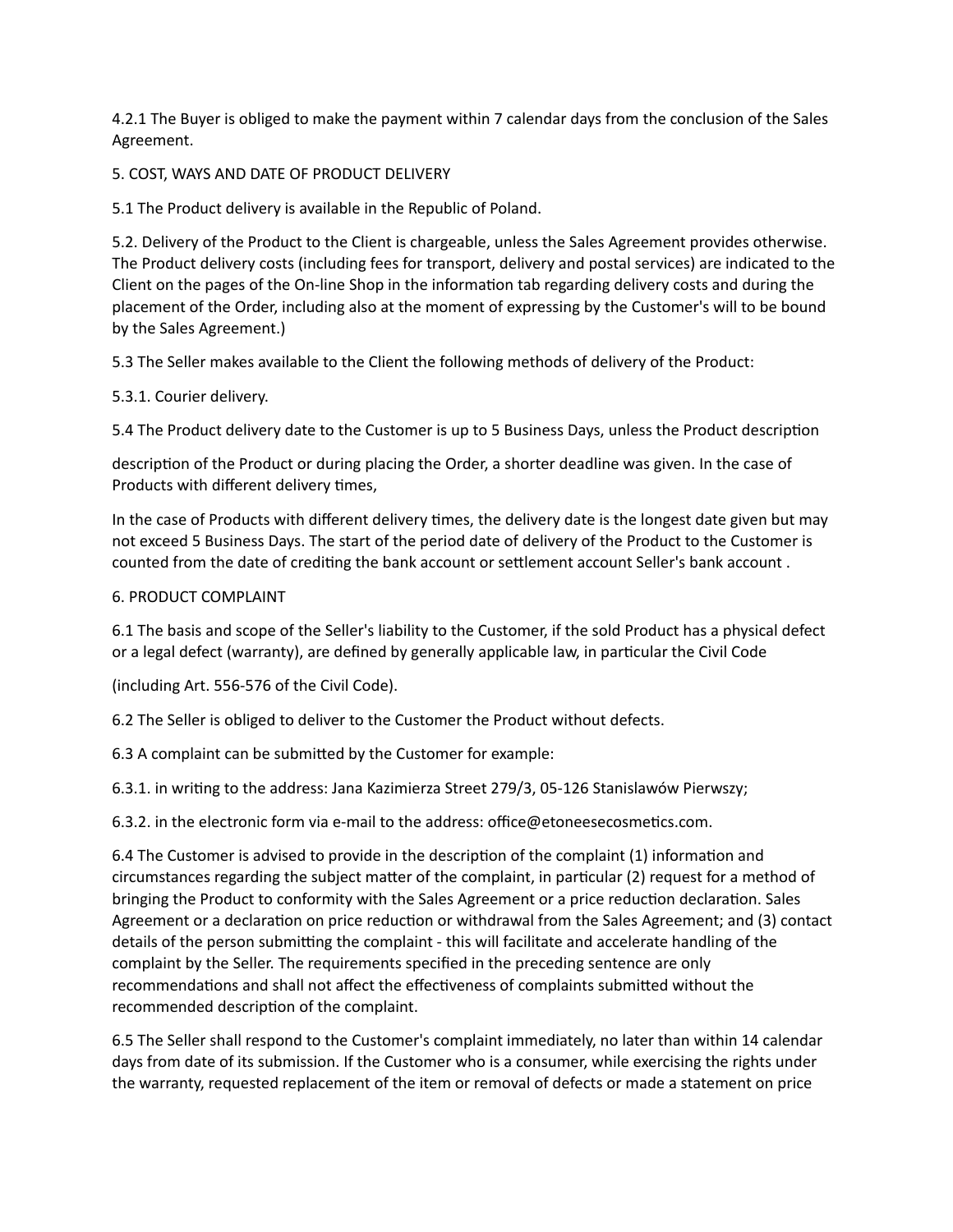reduction, specifying the amount by which the price is to be reduced, and Seller does not respond to this request within 14 calendar days, it shall be deemed that the request is justified.

6.6 The Customer, who exercises the rights under warranty, is obliged to deliver the defective product to the address: ul. Jana Kazimierza 279/3, 05-126 Stanisławów Pierwszy. In the case of a Customer who is a consumer, the cost of delivery of the Product shall be borne by the Seller. If due to the type of the Product or the way it is installed, delivery of the Product by the Customer who is a consumer

If, due to the type of the Product or the manner of its assembly, delivery of the Product by the Customer who is a consumer would be excessively difficult, the Customer is obliged to make the Product available to the Seller the Product to the Seller in the place where the Product is located.

6.7 Pursuant to Art. 558 § 1 of the Civil Code, the Seller's liability under warranty for the Product towards the Customer who is not a consumer, is excluded.

### 7. OUT-OF-COURT PROCEDURES FOR HANDLING COMPLAINTS AND PURSUING CLAIMS

### AND RULES OF ACCESS TO THESE PROCEDURES

7.1 Detailed information on the possibility of using out-of-court complaint handling

7.1. Detailed information on the possibility of using by the Customer who is a consumer the out-of-court ways of dealing with complaints and pursuing claims, as well as the rules of access to these procedures are available on the website of the Office of Competition and Consumer Protection at https:// [uokik.gov.pl/](https://uokik.gov.pl/) pozasadowe\_rozwiazywanie\_sporow\_konsumenckich.php.

7.2 There is also a contact point at the President of the Office of Competition and Consumer Protection (phone: 22 55 60 333, email: kontakt.adr@uokik.gov.pl or wriren address: Pl. Powstańców Warszawy 1, 00-030 Warsaw), whose task is to The Consumer Protection Commission also operates a contact point (phone: 22 55 60 333, or wriren address: Pl. Powstańców Warszawy 1, 00-0 Warsaw), whose task is to provide consumers with assistance in matters concerning out-of-court settlement of consumer disputes.

7.3 The consumer has the following examples of out-of-court methods of dealing with complaints and claims: (1) a request for dispute resolution to a permanent amicable consumer court (more information at: http://www.spsk.wiih.org.pl/); (2) an application for out-of-court dispute resolution to the (2) an application for out-of-court dispute resolution to a voivodship inspector of the Trade Inspection (more information on the website of the inspector competent for Seller's place of business); and (3) assistance of a county (municipal) (3) assistance of a county (municipal) consumer ombudsman or a social organization whose statutory tasks include consumer protection (e.g. the Polish Consumer Protection Association).

Federation of Consumers, Association of Polish Consumers). The advice is provided, among others, by email at at porady@dlakonsumentow.pl and by calling the Consumer Helpline at 801 440 220 (open on business days at 8:00 a.m.).

7.3 The Consumer Helpline is available on business days from 8:00 a.m. to 6:00 p.m. (call charge as per operator's tariff).

7.4 A platform for online dispute resolution between consumers and traders is available at  $\frac{http://}{http://}$ [ec.europa.eu/consumers/odr.](http://ec.europa.eu/consumers/odr) between consumers and traders at EU level (ODR platform). The ODR platform is an interactive multilingual website with a one-stop-shop for consumers and traders seeking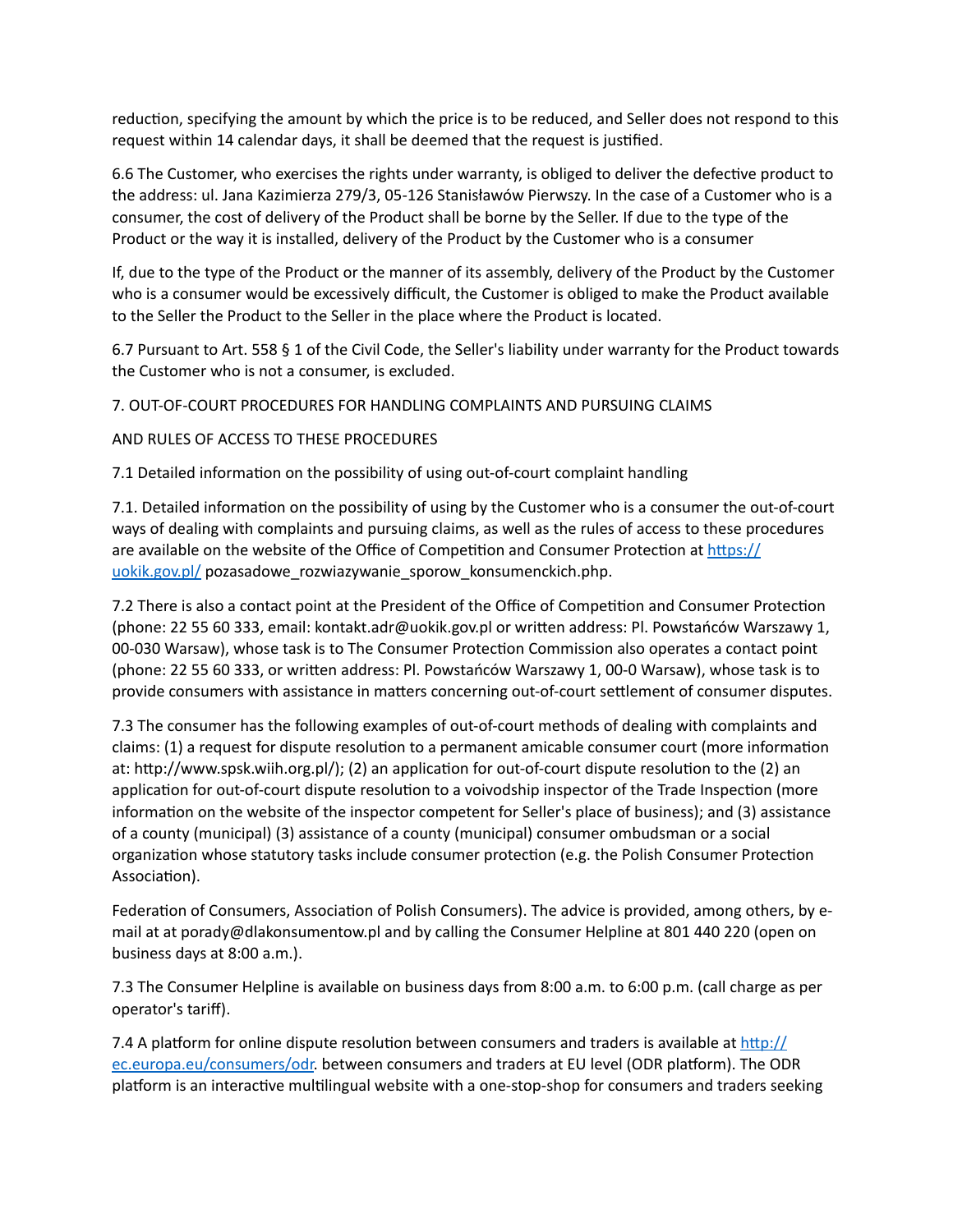to resolve Out-of-court resolution of a dispute concerning contractual obligations arising from an online contract of sale or service (more information on the website of the platform itself or at

Office of Competition and Consumer Protection: https://uokik.gov.pl/ spory konsumenckie faq platforma odr.php).

8. RIGHT OF WITHDRAWAL

8.1 A consumer who has entered into a remote agreement, may within 14 calendar days withdraw from it without giving any reason and without incurring

without giving any reason and without incurring costs, except for the costs referred to in Section. 8.8 of the Regulations. In order to meet the deadline

is sufficient to send the statement before the deadline. The statement of withdrawal from the agreement may be submitted on for example:

8.1.1. in writing to the address: Jana Kazimierza Street 279/3, 05-126 Stanisławów Pierwszy;

8.1.2. in an electronic form via electronic mail to the following address: office@etoneesecosmetics.com.

8.2 A sample withdrawal form is set out in Schedule 2 to the Consumer Rights Act

and additionally is available in pt. 11 of the Terms and Conditions. The Consumer may use the sample form, but it is not obligatory.

8.3 The period for withdrawal from the Agreement shall begin:

8.3.1. for a contract, in the performance of which the Seller delivers the Product, being obliged to transfer its ownership (e.g.

Sales Agreement) - from taking possession of the Product by the consumer or a third party indicated by him

other than a carrier, and in the case of an agreement which: (1) includes multiple Products that are delivered separately,

(1) includes multiple Products which are delivered separately, in lots or in parts - from the taking possession of the last Product, lot or part or (2) consists in

(2) involves the regular supply of Products for a fixed period - from taking possession of the first Product;

8.3.2. for other contracts - from the date of the conclusion of the contract.

8.4 In the case of withdrawal from the remote agreement, the agreement is considered as not concluded.

8.5 The Seller shall be obliged to immediately, but not later than within 14 calendar days of receipt

consumer's statement of withdrawal from the agreement, return to the consumer all payments made by him, including the costs of delivery of the Product (with the exception of additional costs arising from the chosen by the consumer method of delivery other than the cheapest ordinary delivery method available at the Online Shop). The Seller shall return payment using the same method of payment used by the consumer, unless the consumer has explicitly agreed on another way of return, which does not involve any costs for him. If the Seller has not offered to collect the Product from the consumer himself, he may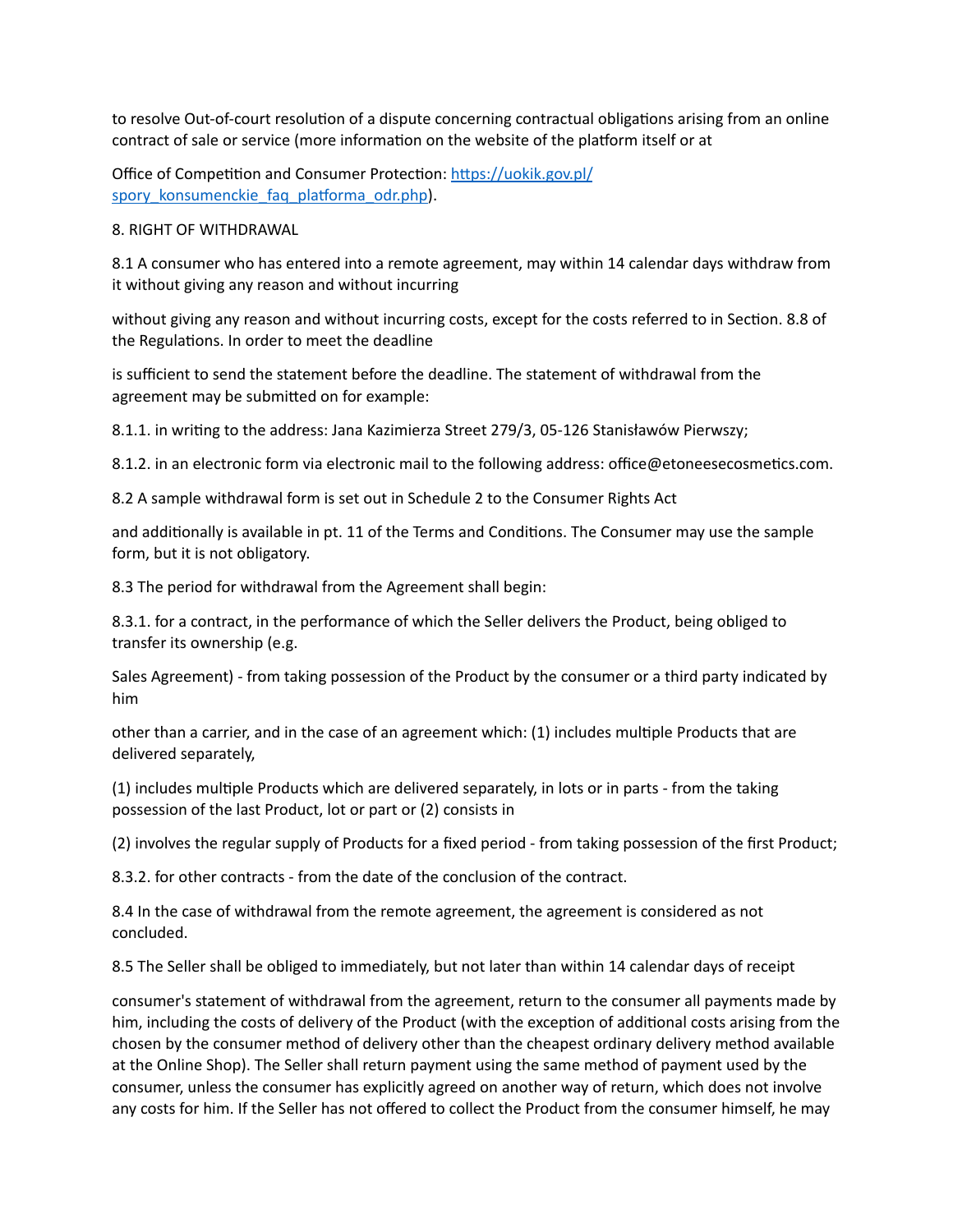withhold reimbursement of the payment received from the consumer until receipt of the Product back or delivery by the consumer of a proof of its return, depending on which whichever event occurs first.

8.6 The Consumer is obliged to immediately, no later than within 14 calendar days from the date on which withdrawal from the contract

8.6. The Consumer has to immediately, no later than within 14 calendar days from the date on which he withdrew from the contract, return the Product to the Seller or submit it to a person authorized by the Seller to collect it, unless Seller offered to collect the Product himself. To meet the deadline it is sufficient to return the Product before its deadline is sufficient to meet the deadline. The Consumer may return the Product to the following address: ul. Jana Kazimierza 279/3, 05-126 Stanisławów Pierwszy.

8.7 The Consumer shall be liable for any diminution in the value of the Product resulting from the use of the Product in a manner beyond what is necessary to ascertain the nature, characteristics and functioning of the Product.

8.8 Possible costs associated with the withdrawal from the contract by the consumer, which must be borne by the consumer:

8.8.1 If the consumer has chosen a method of delivery of the Product other than the cheapest ordinary method of delivery available at the

8.8.1. If the consumer chose a method of delivery of the Product other than the cheapest available on the Online Store, the Seller shall not be obliged to reimburse the consumer for additional costs incurred by him costs.

8.8.2 The Consumer shall bear the direct costs of returning the Product.

8.8.3. In the case of a Product which is a service, the performance of which - at the express request of the consumer – began before the end of the period for withdrawal, the consumer who exercises his right of withdrawal after the consumer who exercises his right of withdrawal after having made such a request, is obliged to pay for what has been provided until the time of withdrawal. The amount of payment shall be calculated in proportion to the performance, taking into account the price or remuneration agreed in the contract, price or remuneration agreed upon in the contract. If the price or remuneration is excessive, the basis for calculating this amount shall be the market value of the market value of the performance

8.9. The right to withdraw from a distance contract is not available to the consumer in relation to contracts:

8.9.1. (1) for the provision of services, if the Seller has fully provided the service with the express consent of the consumer who has stayed informed prior to the commencement of the service that he will lose his right after the performance of the service by the Seller withdraw from the contract; (2) where the price or remuneration depends on fluctuations in the financial market over which The seller does not exercise control and which may occur before the deadline to withdraw from the contract; (3) in the subject of the service is a non-prefabricated product, manufactured according to the consumer's specification or serving to satisfy his individual needs; (4) in which the subject of the service is the Product subject to spoil quickly or have a short shelf life; (5) in which the subject of the service is

The product is delivered in a sealed package, which cannot be returned after opening the package due to for health protection or hygiene reasons, if the packaging has been opened after delivery; (6) in which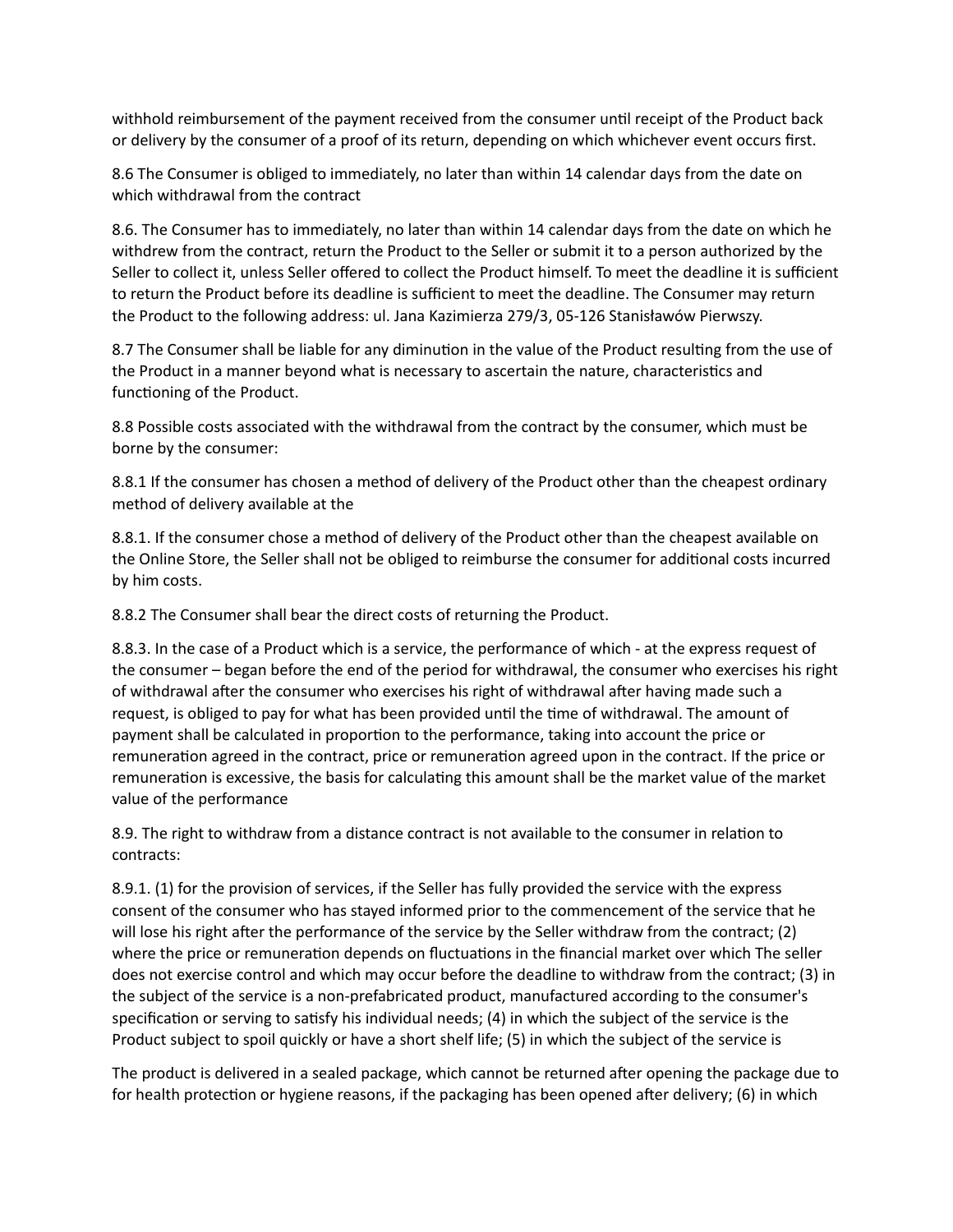the subject of the service are Products that after delivery, due to their nature, remain inseparable

combined with other things; (7) in which the subject of the service are alcoholic beverages, the price of which has been set agreed upon conclusion of the Sales Agreement, and the delivery of which may take place only after 30 days and the value of which depends on fluctuations in the market over which the Seller has no control; (8) where the consumer expressly demanded that the Seller visit him for urgent repairs or maintenance; if the Seller additionally provides services other than those requested by the consumer, or provides Products other than parts spare parts necessary for repair or maintenance, the consumer has the right to withdraw from the contract in relation to additional services or Products; (9) in which the subject of the service are sound recordings or visual or computer programs delivered in a sealed package, if the package was left open after delivery; (10) for the delivery of newspapers, periodicals or magazines, with the exception of the contract for subscription; (11) concluded through a public auction; (12) for the provision of accommodation and other services than for residential purposes, transport of goods, car rental, gastronomy, leisure services, entertainment, sports or cultural events, if the contract specifies the day or period of the service services; (13) for the delivery of digital content that is not recorded on a tangible medium, if meeting the services started with the consumer's express consent before and after the withdrawal period informing him by the Seller about the loss of the right to withdraw from the contract.

8.10. The provisions concerning the consumer contained in this point 8 of the Regulations shall apply from January 1, 2021 and for contracts concluded from that date also to the Service Recipient or the Customer who is a natural person concluding the contract directly related to its economic activity, when the content of this contract shows that it does not have for this person professional nature, resulting in particular from the subject of the business activity performed by it, made available on the basis of the provisions on the Central Register and Information on Economic Activity.

## 9. PROVISIONS CONCERNING ENTREPRENEURS

9.1. This point 9 of the Regulations and all provisions contained therein are addressed and thus binding

only the Customer or the Service Recipient who is not a consumer, and from January 1, 2021 and for contracts concluded from on that day, which is not also a natural person concluding a contract directly related to its activity economic, when the content of this contract shows that it does not have a professional nature for that person, resulting from in particular, from the subject of its business activity, made available on the basis of regulations on the Central Register and Information on Economic Activity.

9.2. The Seller has the right to withdraw from the Sales Agreement within 14 calendar days from its date

conclusion. Withdrawal from the Sales Agreement in this case may take place without giving any reason and does not give birth to The customer has no claims against the seller.

9.3. The seller has the right to limit the available payment methods, including requiring full prepayment

or parts, regardless of the method of payment chosen by the Customer and the fact of concluding the Sales Agreement.

9.4. The Service Provider may terminate the contract for the provision of Electronic Services with immediate effect and without indicating the reasons by sending the Service Recipient an appropriate statement.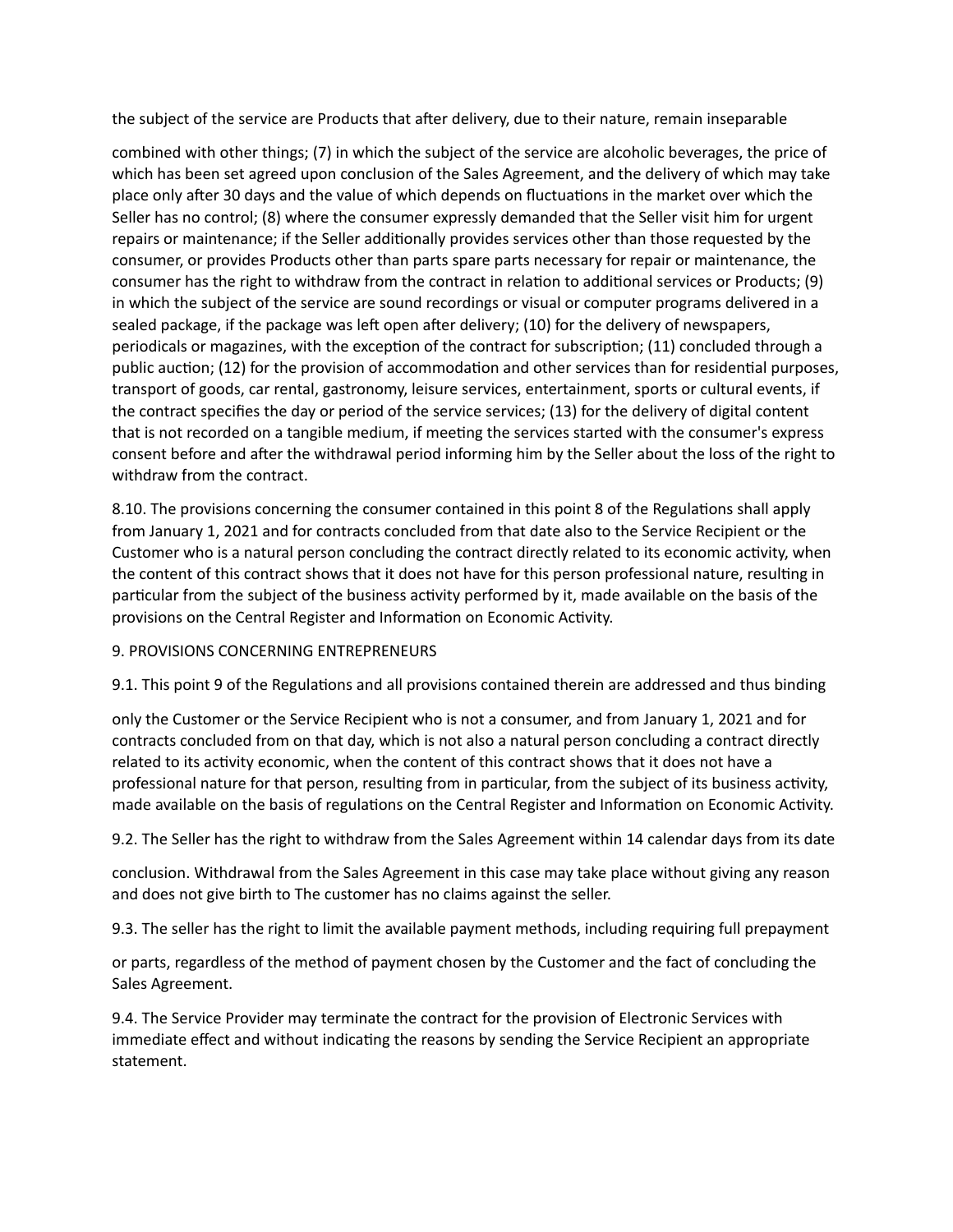9.5. Responsibility of the Service Provider / Seller in relation to the Service Recipient / Customer, regardless of its legal basis, is limited - both within a single claim, as well as for all claims in total – to the amount of the price paid and delivery costs under the Sales Agreement, but not more than one thousand zlotys. The amount limitation referred to in the preceding sentence applies to all claims directed by the Service Recipient / Customer in relation to the Service Provider / Seller, including in the absence of conclusion of a Sales Agreement or not related to the Sales Agreement. The Service Provider / Seller bears liability towards the Service Recipient / Customer only for typical damages foreseeable at the time of conclusion contract and is not responsible for lost profits. The seller is also not responsible for delay in transporting the parcel.

9.6. Any disputes arising between the Seller / Service Provider and the Customer / Service Recipient shall be brought to court competent for the seat of the Seller / Service Provider.

# 10. FINAL PROVISIONS

10.1. Agreements concluded via the Online Store are concluded in Polish.

10.2. Changing the Regulations:

10.2.1. The Service Provider reserves the right to amend the Regulations for important reasons, that is: changes

legal regulations; changes in payment and delivery methods - to the extent that these changes affect implementation

provisions of these Regulations.

10.2.2. In the event of concluding continuous contracts on the basis of these Regulations (e.g. provision of the Service Electronic - Account) the amended Regulations bind the Service Recipient if the requirements specified in art. 384 and 384 [1] of the Civil Code, that is, the Service Recipient has been properly informed about the changes and not terminated the contract within 15 calendar days from the date of notification. In case a change of the Regulations resulted in the introduction of any new fees or an increase in the existing fees the right to withdraw from the contract.

10.2.3. In the event of concluding contracts of a different nature than continuous contracts (e.g.

Sales Agreement), changes to the Regulations will not in any way infringe the acquired rights of the Service Recipients / Customers before the date of entry into force of the amendments to the Regulations, in particular, amendments to the Regulations will not affect any longer

Orders placed or placed and Sales Agreements concluded, implemented or performed.

10.3. In matters not covered by these Regulations, generally applicable provisions shall apply

Polish law, in particular: the Civil Code; the Act on the provision of electronic services of July 18

2002 (Journal of Laws of 2002, No. 144, item 1204, as amended); The Consumer Rights Act; and other applicable regulations generally applicable law.

11. SPECIMEN FORM OF WITHDRAWAL FROM THE CONTRACT

(ANNEX NUMBER 2 TO THE ACT ON CONSUMER RIGHTS)